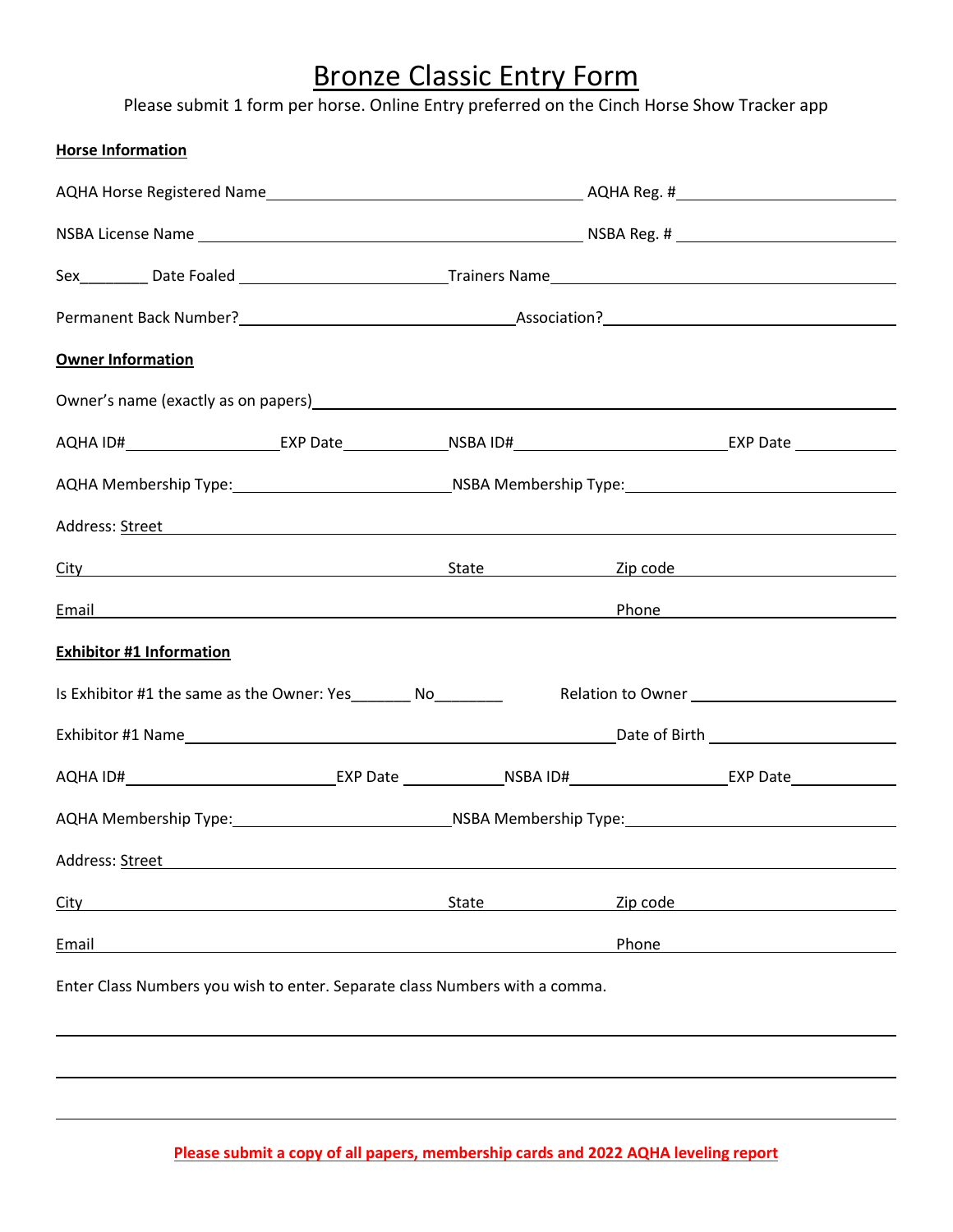## **Exhibitor #2 Information**

| Is Exhibitor #2 the same as the Owner: Yes__________ No_________                                                                                                                                                                     |                                                                                                                |       |          |                                             |  |
|--------------------------------------------------------------------------------------------------------------------------------------------------------------------------------------------------------------------------------------|----------------------------------------------------------------------------------------------------------------|-------|----------|---------------------------------------------|--|
|                                                                                                                                                                                                                                      |                                                                                                                |       |          |                                             |  |
| AQHA ID#________________________________EXP Date _______________NSBA ID#____________________________EXP Date ______________                                                                                                          |                                                                                                                |       |          |                                             |  |
|                                                                                                                                                                                                                                      |                                                                                                                |       |          |                                             |  |
| Address: <u>Street examples</u> and the street example of the street example of the street example of the street example of the street example of the street example of the street example of the street example of the street exam  |                                                                                                                |       |          |                                             |  |
| City City Contract City Contract City Contract City Contract City Contract City Contract City Contract City Contract City Contract City Contract City Contract City Contract City Contract City Contract City Contract City Co       |                                                                                                                |       |          |                                             |  |
| Email <b>Exercise Contract Contract Contract Contract Contract Contract Contract Contract Contract Contract Contract Contract Contract Contract Contract Contract Contract Contract Contract Contract Contract Contract Contract</b> |                                                                                                                |       |          |                                             |  |
| Enter Class Numbers you wish to enter. Separate class Numbers with a comma.                                                                                                                                                          |                                                                                                                |       |          |                                             |  |
| <u> 1989 - An Dùbhlachd ann an Dùbhlachd ann an Dùbhlachd ann an Dùbhlachd ann an Dùbhlachd ann an Dùbhlachd ann a</u><br><b>Exhibitor #3 Information</b>                                                                            |                                                                                                                |       |          |                                             |  |
| Is Exhibitor #3 the same as the Owner: Yes_________ No_________                                                                                                                                                                      |                                                                                                                |       |          | Relation to Owner<br><u>Letter</u> <u> </u> |  |
|                                                                                                                                                                                                                                      |                                                                                                                |       |          |                                             |  |
| AQHA ID#________________________________EXP Date _______________NSBA ID#____________________________EXP Date ______________                                                                                                          |                                                                                                                |       |          |                                             |  |
|                                                                                                                                                                                                                                      | AQHA Membership Type:___________________________________NSBA Membership Type:_________________________________ |       |          |                                             |  |
| Address: Street                                                                                                                                                                                                                      | <u> 1980 - Andrea Andrew Maria (h. 1980).</u>                                                                  |       |          |                                             |  |
| City                                                                                                                                                                                                                                 |                                                                                                                | State | Zip code |                                             |  |
| Email                                                                                                                                                                                                                                |                                                                                                                |       | Phone    |                                             |  |
| Enter Class Numbers you wish to enter. Separate class Numbers with a comma.                                                                                                                                                          |                                                                                                                |       |          |                                             |  |
|                                                                                                                                                                                                                                      |                                                                                                                |       |          |                                             |  |
|                                                                                                                                                                                                                                      |                                                                                                                |       |          |                                             |  |
|                                                                                                                                                                                                                                      |                                                                                                                |       |          |                                             |  |

Please Email or Send to: Mikalah Marbach PO Box 1187 Lewiston, ID 83501 MikalahShowServices@gmail.com Questions? (208) 791-7316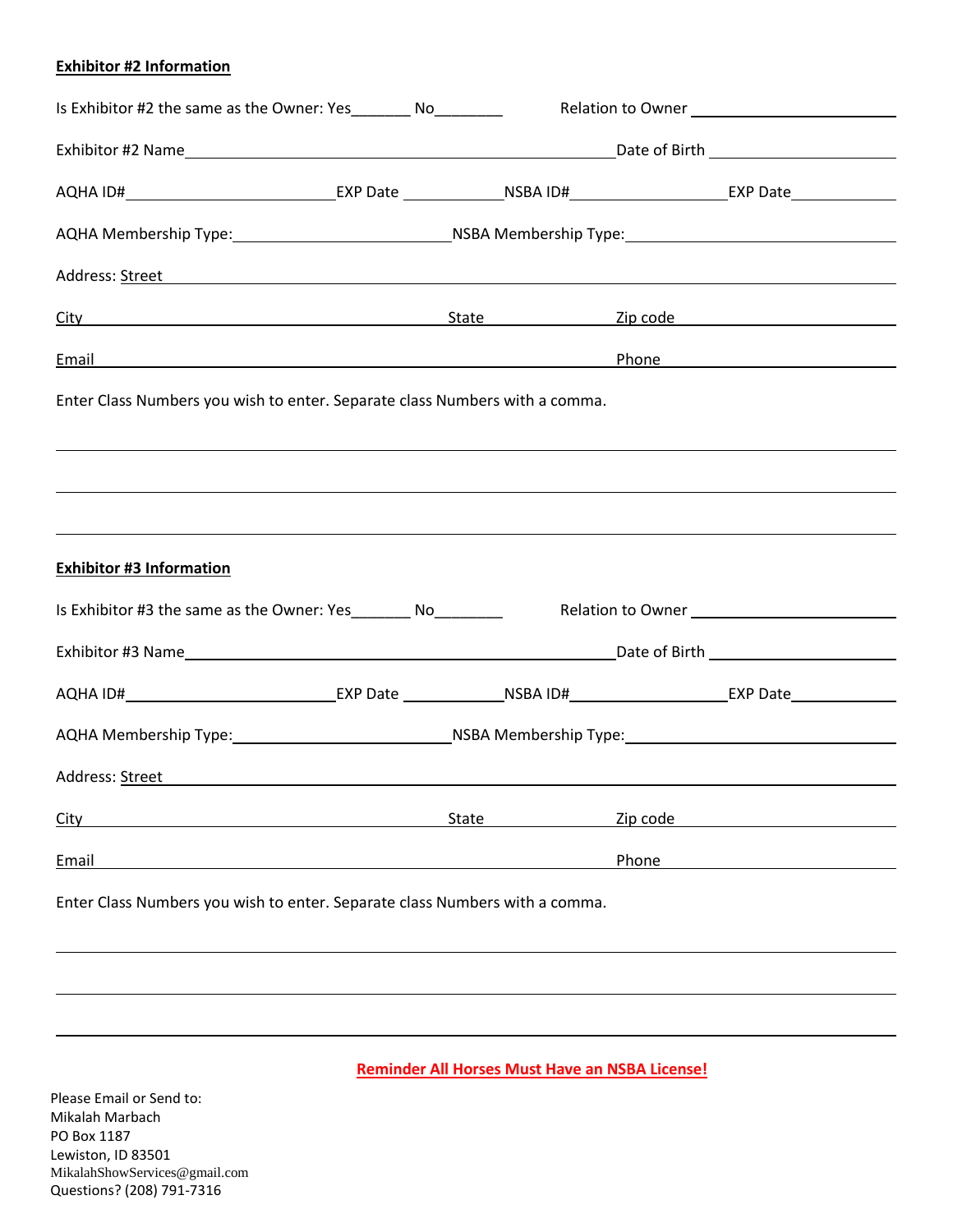## Show Pricing Sheet

| Fee Type                    | Price                   | <b>Number</b> | Per Judge/Horse | <b>Sub Total</b> |
|-----------------------------|-------------------------|---------------|-----------------|------------------|
| Office Fee                  | \$20 Per Horse          | 1             | $X_1 =$         | \$20             |
| <b>AQHA Admin Fee</b>       | \$8 Per Judge/Per Horse |               | $X 4 =$         |                  |
| <b>Trail Fee</b>            | \$5 Per Judge           |               | $X 4 =$         |                  |
| Haul in Fee                 | \$20 Per Horse/Per Day  |               | N/A             |                  |
| AQHA Open & Am Class        | \$61/Class              |               |                 |                  |
| AQHA L1/Rookie              | \$51/Class              |               |                 |                  |
| <b>NSBA Class</b>           | \$42/Class              |               |                 |                  |
| Open All Breed              | \$30/Class              |               |                 |                  |
| <b>Futurities</b>           | \$75/Class              |               |                 |                  |
| Leadline                    | <b>FREE</b>             |               | <b>FREE</b>     | <b>FREE</b>      |
| All Day Fee (AQHA/NSBA)     | \$400                   |               | $X 1 =$         |                  |
| Late Fee By 7/22/22         | \$25                    |               |                 |                  |
| <b>Shavings</b>             | \$10/Bag                |               |                 |                  |
| <b>RV</b>                   | \$45/Night              |               |                 |                  |
| Early Wednesday Arrival     | \$25/Night              |               |                 |                  |
| Tack/Stalls Paid By 7/22/22 | \$125                   |               |                 |                  |
| Tacks/Stalls After 7/22/22  | \$135                   |               |                 |                  |

Total

License Plate of Vehicle

Description of Vehicle

License Plate of Trailer/Camper

Description of Trailer/Tent

**DISCLAIMER OF LIABILITY AND AGREEMENT:** I accept any and all liability for any accident, loss, damage, injury or illness to any riders, horses, owners, spectators, property, vehicles and their contents and accessories or any other person or property whatsoever, whether caused by their negligence, breach of contract or in any other way whatsoever. Horses are entered at my own risk and are subject to AQHA and NSBA rules. In case of death, accident, injury or theft, to the exhibitor, their friends & family, horses, property, etc., no claims will be honored against the Bronze Classic, Show Management or Staff and all those associated with this show. By signing below, I agree to these conditions. Participant Signature: (Must be 18 to sign)

| $X \longrightarrow$                                                                                                                                                                                                                                                            | Date: ________________________ |
|--------------------------------------------------------------------------------------------------------------------------------------------------------------------------------------------------------------------------------------------------------------------------------|--------------------------------|
|                                                                                                                                                                                                                                                                                |                                |
| Parent or Legal Guardian: (Parent or Legal Guardian must sign for minor exhibitors. Must be 18 to sign):                                                                                                                                                                       |                                |
| $\chi$ and $\chi$ and $\chi$ and $\chi$ and $\chi$ and $\chi$ and $\chi$ and $\chi$ and $\chi$ and $\chi$ and $\chi$ and $\chi$ and $\chi$ and $\chi$ and $\chi$ and $\chi$ and $\chi$ and $\chi$ and $\chi$ and $\chi$ and $\chi$ and $\chi$ and $\chi$ and $\chi$ and $\chi$ |                                |
|                                                                                                                                                                                                                                                                                |                                |
|                                                                                                                                                                                                                                                                                |                                |